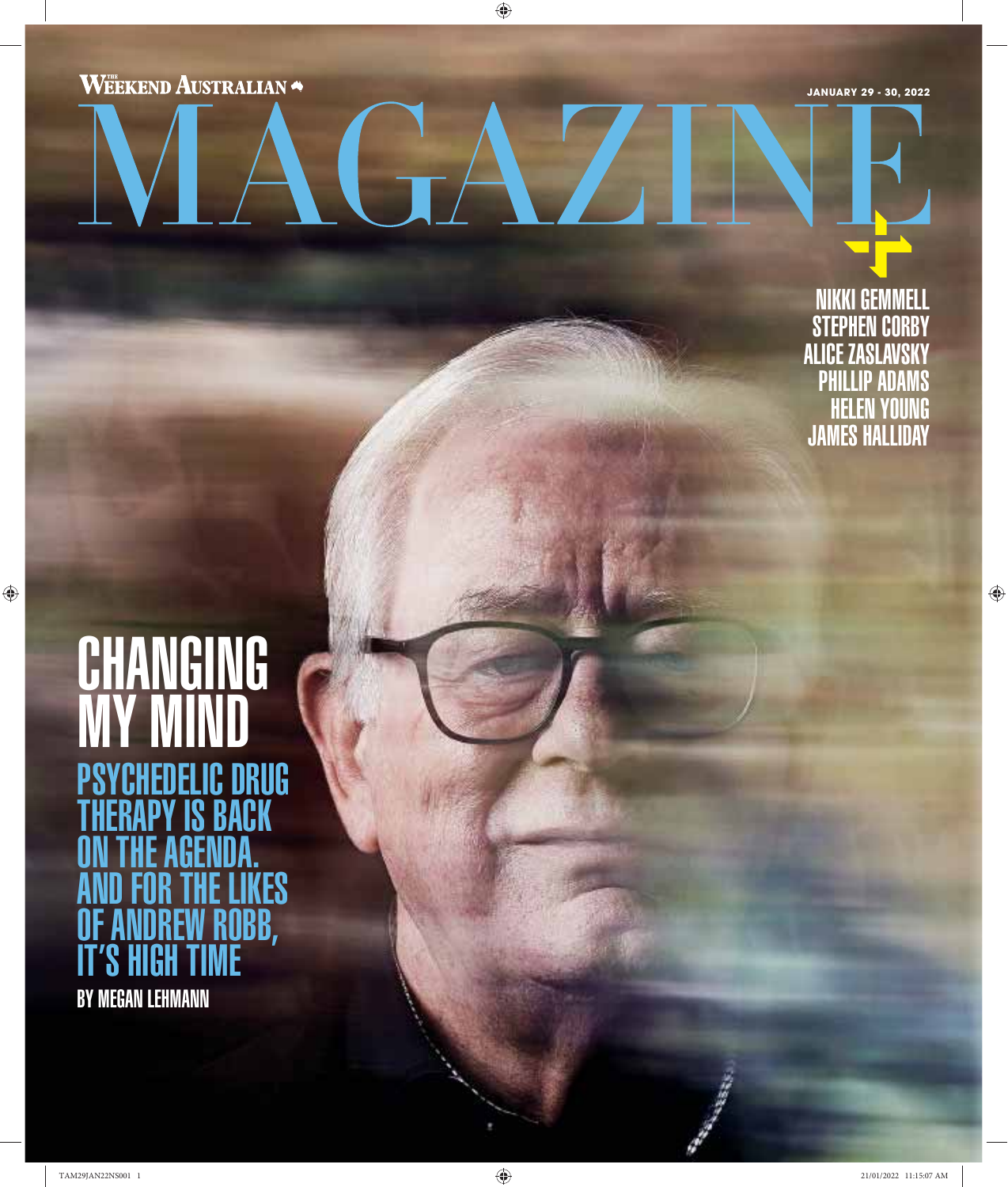**By Megan Lehmann**

## TURN TUNE

**Psychedelic therapy promises to revolutionise the treatment of mental illness. For some people, it can't come soon enough**

**Photography Nick Cubbin**

 $\bigoplus$ 

 $\bigoplus$ 

 $\bigoplus$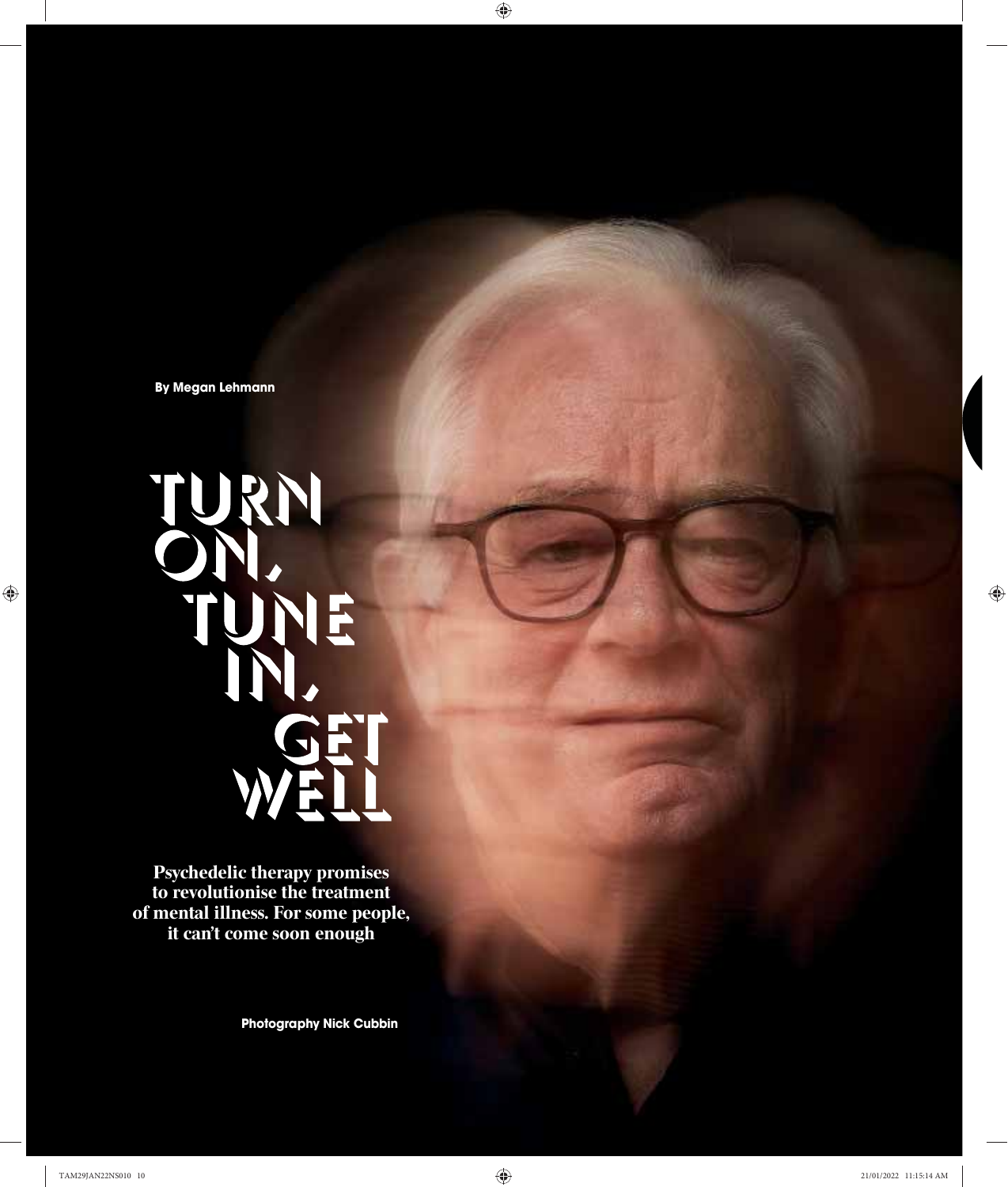⊕

ne pill makes you larger and one pill makes you small. Or so he's heard. But the ones

they've been giving Andrew Robb, daily, legally, over many decades, don't do anything at all. Anti-depressants: dizzy-making, libido-sapping. They no longer work. Robb wants pills like the ones Jefferson Airplane sang about in 1967, although he couldn't care less about meeting white rabbits or Red Queens. He doesn't want to grow large or small or trip with a hookah-smoking caterpillar. He just wants to get well.

"I have no interest in psychedelics from a recreational point of view," says the former federal Liberal Party director and trade minister. "It's about outcomes. I want something that will fix this bloody condition that I've got."

Robb is 70 years old. His hair is white, his shoes are shiny. Everything about him shouts *former conservative politician*. Yet here we sit, on an unseasonably gloomy day, in the Sydney high-rise office of his corporate and investment advisory firm The Robb Group, talking magic mushrooms and ecstasy. He proves to be surprisingly well versed in the mind-altering effects of both.

"I'm not looking for an out-of-world experience," he says, gazing at a scowl of grey clouds over Hyde Park. "I expect colours are brighter and music is better and all those things... But the underlying constant in what I've read is that a massive increase in neural transmission takes place in your brain. It makes sense to me that you will then probably have a very different view of things."

Robb desperately wants to change his mind. Reboot and reset. Fix a dodgy hard-drive that has led to a lifelong battle with diurnal mood variation, a type of depression that makes mornings hell. Having cycled through at least 10 different antidepressants and countless therapists, he's grown weary of the trial-and-error approach. He's fought the snarling black dog for 50 years and he's exhausted. "It's a merry-go-round and you never seem to get off it," he says. "Week in, week out, year in, year out. It's just horrific."

Robb is an unlikely public face for what's being called a psychedelic renaissance, a renewed interest in consciousness-expanding drugs not seen since the 1967 Summer of Love blossomed in San Francisco. Back then, a moral panic around the use of LSD (advocated by psychologist Timothy "Turn on, tune in, drop out" Leary) led to censure by the US government, and promising scientific research into the potential of psychedelics for psychiatric healing was shut down.

But a wave of new clinical research over the past decade has drugs such as psilocybin (the psychoactive ingredient in magic mushrooms) and MDMA (ecstasy) knocking on the door of mainstream respectability. Many of the new cheerleaders for psychedelics wear white lab coats instead of tie-dye. Studies from respected institutions such as Imperial College London and Johns Hopkins University in the US show psychedelicassisted therapy, properly conducted by professionals, can help with intractable depression, psychological trauma and addictions. It can even ease the existential distress of the terminally ill.

At least 100 clinical trials are underway worldwide and early results are compelling. Earlier this year, California's Multidisciplinary Association for Psychedelic Studies, in a world-first Phase 3 trial, found 67 per cent of PTSD sufferers went into remission after MDMA-assisted therapy. (Conventional treatments can claim less than 10 per cent remission rate.) Similarly impressive rates of remission accompanied the use of psilocybin in treating major depressive disorder. Both compounds have been granted "breakthrough therapy" status by the US Food and Drug Administration, and the US is expected to legalise their therapeutic use in the next year or two.

In March last year, the Australian Government lent further legitimacy to this new mental health frontier by committing \$15 million to psychedelic research. There are currently five clinical trials being conducted nationally, including one at St Vincent's Hospital in Melbourne to treat end-oflife depression and another at Monash University. The latter trial is exploring psilocybin as a treatment for anxiety and, in another world-first, has secured ethics approval to provide psilocybin to therapists as part of their training.

"It's early days," says Paul Liknaitzky, head of Monash's Clinical Psychedelic Research Lab and principal investigator on four of the five Australian studies. "The field is getting a boost but is very much still coming through the birth canal."

For Andrew Robb, the dawning of a new psychedelic age cannot come soon enough.

**The world could hardly be said to have** flourished in 2021. Even pre-Covid, experts were referring to Australia's "mental health crisis" and, if the 25 per cent jump in calls to Lifeline last year is an indication, there are more of us in distress than ever. One in eight Australians is reportedly on antidepressants, yet at best only about half report any improvement, and the pills can cause side effects. Nine people a day take their own lives. All that suffering. And expense: in 2020, the Productivity Commission estimated mental illnesses cost the economy \$220 billion a year.

Despite this so-called "shadow pandemic", there have been no breakthroughs in treatment since the '70s. Maybe it's time for a shake-up. Maybe a radical one. "There are no risks, only benefits, and there is so much unmet need," says Professor David Nutt, head of neuropsychopharmacology at Imperial College London.

Nutt is a pioneer of the new wave of psychedelic research. In 2016, his landmark neuroimaging studies showed how the drugs radically disrupt established brain networks. "Because psychedelics work in a very different way to conventional treatments, they offer hope where these have failed," he says. "They seem to better affect the core reasons for the disorder, tackling the cause rather than just providing symptomatic treatment. And they only need one or two doses."

Long-suffering: former Liberal politician Andrew Robb

 $\bigoplus$ 

⊕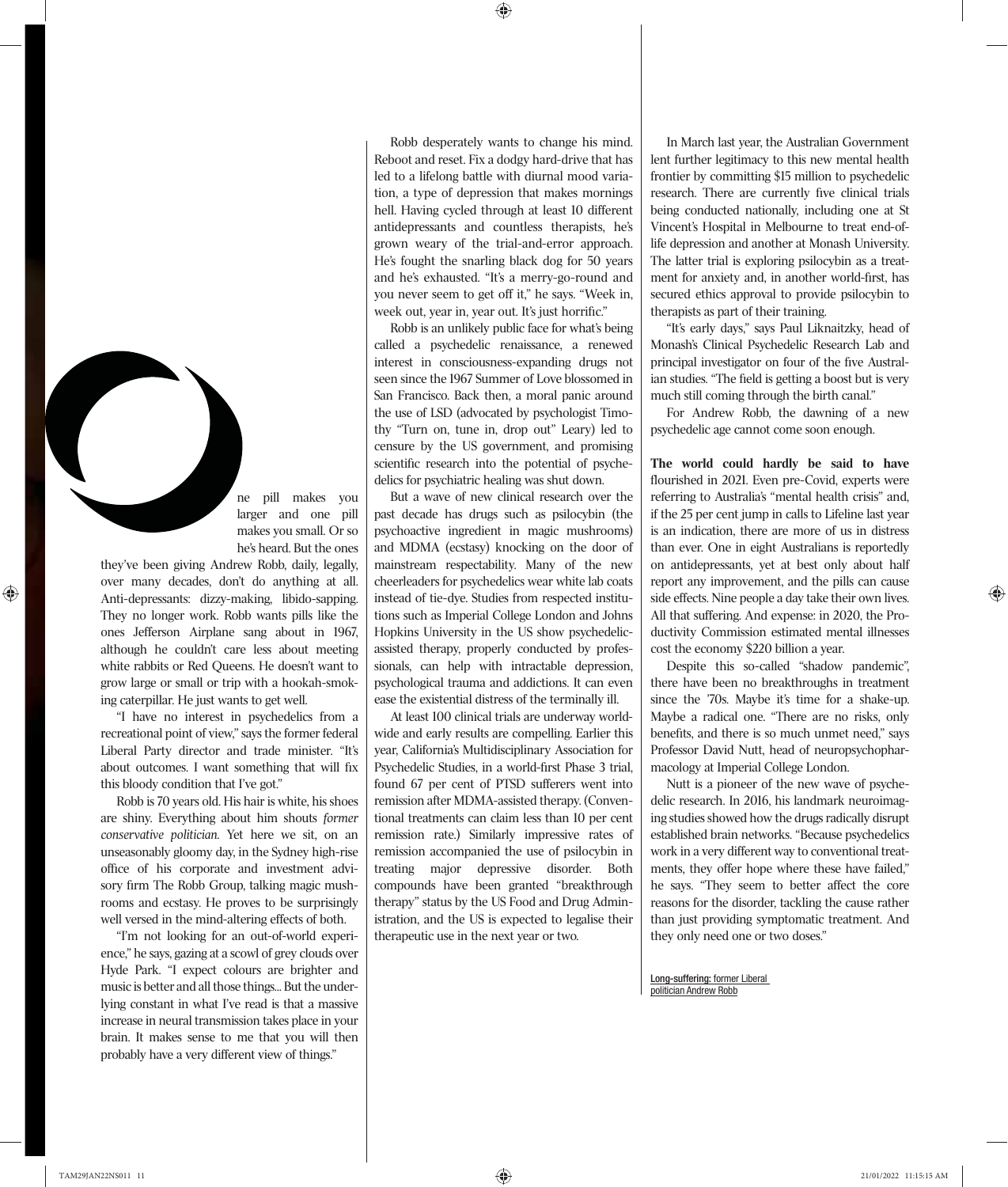♠



In 2019 he joined the board of Mind Medicine Australia, a not-for-profit founded by former investment banker Peter Hunt and his entrepreneur wife Tania de Jong. The group advocates for the use of psychedelics as a therapeutic tool, and has been growing steadily in influence. "People are just desperate for this," says de Jong. "We get 15 to 20 emails and texts a day from people who have tried every other treatment and this is their only hope. Many of them are suicidal and unable to participate in society because they're so ill."

De Jong and Hunt had their own personally transformative experience at a legal psilocybin retreat in Europe after their interest was piqued by Michael Pollan's 2018 bestseller *How to Change Your Mind*. In the book, Pollan revisited a largely forgotten era of US government-funded psychedelics research that ended with president Nixon's war on drugs, and reimagined their potential for today. Though free of mental illness, de Jong and Hunt each had trauma to shed, and emerged from the "life-changing" experience feeling "connected to everything". Adds Hunt: "You literally get transported to another level of consciousness. There are indigenous cultures who have been using these medicines since the beginning of civilisation, not only for healing but for raising of consciousness. They're not experimental."

Former Defence Force chief Admiral Chris Barrie has also joined the board of Mind Medicine Australia, convinced that legalising psychedelic therapy would help veterans recover from trauma. Psychiatrist Stuart Saker, a former military medical officer whose practice in NSW specialises in treating PTSD-afflicted veterans, says he has "hundreds, maybe thousands" of ex-military patients keen to try psychedelic-assisted therapy. "They're circling like planes at an airport," he says. "There's a Royal Commission into Veteran Suicide at the moment. I could give them one of the answers: make psilocybin and MDMA prescribable medications and we'll reduce veteran suicides."

Australia's medicines regulator, the Therapeutic Goods Administration (TGA), grants permission for the use of these drugs on a case-by-case basis through its Special Access Scheme. But Saker



Lobbying: de Jong and Hunt; a model of brain activity on psilocybin

says TGA approval is "futile" as access to the drugs is prevented at a state level. Key to making them available to therapists like him is downgrading the compounds from Schedule 9 prohibited substances to Schedule 8 controlled drugs. In July 2020, Mind Medicine Australia applied to the TGA to reclassify MDMA and psilocybin and spent 2021 lobbying hard for the change.

Just before Christmas the TGA rejected its application. Although preliminary findings from clinical trials were "promising", the regulator sided with the Royal Australian and New Zealand College of Psychiatrists and the Australian Medical Association, both of which staunchly opposed the move. "I am satisfied that psilocybin poses a high danger for both acute and long-term effects if abused or misused by way of access outside of strictly controlled medical and scientific research settings," the report's unnamed author wrote.

It was a bitter blow. "Everyone is shocked and disappointed by this decision," de Jong says. Still, Mind Medicine Australia has vowed to fight on. "I want to see this thing through," Robb says. "It sounds like it's got the potential to improve the lives of... hundreds of thousands of people." His resolve folds into a sigh: "To be honest, I didn't think this was going to take as long as it is."

What makes one person see rainbows where another sees only rain? Why does one person's trip summon the explosion of groovy colours and non-sequiturs of *Yellow Submarine*, while another brain generates the marching hammers of Pink Floyd's *The Wall*? Is there a neurobiological component to mystical experiences? Where's the

line between science and spirituality? Who knows? Go ask Alice.

What researchers do know is that high doses of classic psychedelics quieten the brain's "default mode network". This group of interconnected brain regions comes to life when our attention is not actively focused. It's the equivalent of what meditators call "monkey mind", the unconscious tendency of the brain to think about the past and future, and to obsessively ruminate.

Hyperactivity in the default mode network has been shown in people with severe depression and anxiety, locking them into maladaptive thoughts of guilt and failure. This debilitating state is sometimes called "heavy self-consciousness".

"[Psychedelics] work in the cortex to disrupt the ruminative thinking that drives and perpetuates depression," says Nutt, who was formerly the UK government's chief drug adviser. (He was fired in 2009 for claiming ecstasy and LSD were less dangerous than alcohol.) By quieting the brain's default mode network, the drugs allow new connections to come to the fore, resulting in an altered perspective, a dissolution of ego, and greater flexibility of thought. Reset and reboot.

Similarly, the psychoactive brew ayahuasca, which is legally consumed in several South American countries, has been found to reduce blood flow to the default mode network. MDMA works differently, quelling activity in the amygdala, an area of the brain associated with fear, allowing patients to more comfortably talk through past traumas during therapy.

The use of psychedelics has been growing under the radar in Australia to the point where "the underground" is now an open secret. "You can do peyote [a hallucinogenic cactus] on the NSW Central Coast," says Saker. "Shaman-led ayahuasca ceremonies are already passé in Byron. With psilocybin, the mushrooms grow in the bush anyway. The cat's out of the bag." In the absence of regulated psychedelic treatment, some with mental health issues are turning to this shadow network in an attempt to heal themselves.

Van Humphries is a former Wallaby based on the Gold Coast who retired from professional rugby in 2012 after two acute neck injuries. He took a job in orthopaedics theatre support but the following years were, he says, "a bit of a rough ride". He injured his neck a third time, broke up with his partner of five years and learned his beloved sister had terminal cancer. In 2015, he and his new partner lost their young son. "That was the turning point to look at different therapy," the 45-year-old says. "Modern medicine wasn't giving ⊕